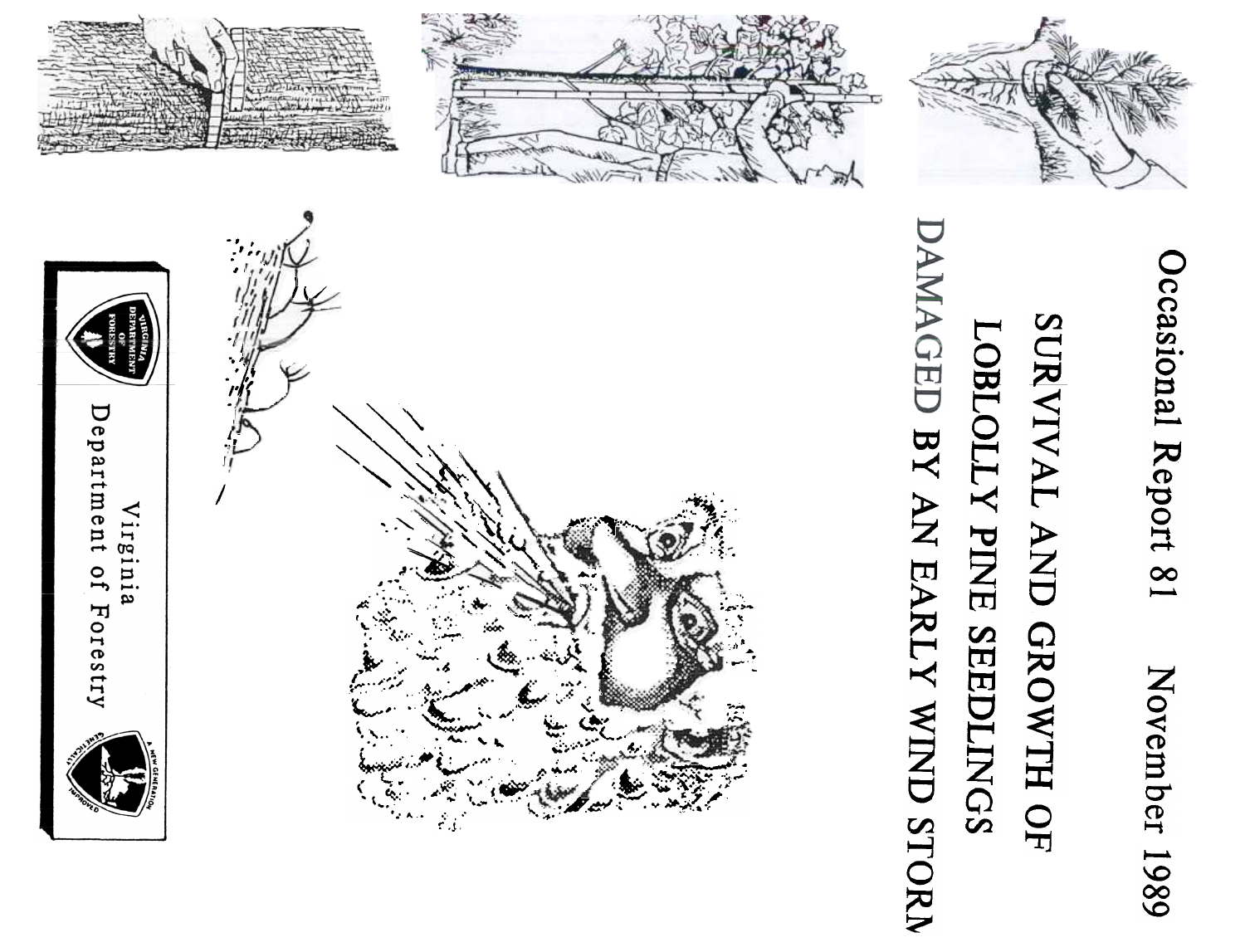### SURVIVAL AND GROWTH OF LOBLOLLy PINE SEEDLINGS DAMAGED BY AN EARLY WIND STORM

# By: Laurie J. Apgar

### Abstract

In May of 1988, a severe wind storm struck the New Kent nursery, with estimated wind speeds of 50 miles per hour. The loblolly crop varied slightly in age, as seeding had been done 20 to 29 days before the storm. Younger seedlings, particularly those in more exposed seedbeds, experienced significant amounts of damage. To assess the effect of the wir damage on survival and growth, four categories of seedlings were individually marked in the more heavily damaged areas and followed through lifting. Three categories consisted of different damage levels and the fourth consisted of "late germinants," seedlings that emerged after the wind storm. At the end of the season, survival clearly reflected the original level of damage, ranging from lOO percent for slightly damaged to 80 percent for severely damaged. Survival of late germinants was 95 percent. Height and diameter of surviving seedlings wer similarly related to original level of damage. The percent of seedlings that attained plantable size (at least 7/64 inch root collar diameter) was lOO, 80, 20, and 85 percent for the slightly, moderately, and severely damaged seedlings and late germinants, respectively.

## INTRODUCTION

On May 24, 1988, at approximately 12:30 A.M., the New Kent nursery experienced a severe windstorm, not accompanied by rain. Wind speeds were estimated to have exceeded 50 miles per hour and the duration of the storm was at least one hour. Seeding had been done 20 to 29 days before the storm occurred and some seedlings were still emerging. The younger and more exposed seedlings (those away from field edges where trees blocked the wind) were the most vulnerable to damage.

The morning after the storm, the most striking visible damage was the twisting, shrinking and complete loss of any green color in the cotyledons of many seedlings. The cotyledons were a very pale brown or straw color. Many seedlings that had just emerged and were still in the cotyledon stage died. The soils at New Kent are sands and loamy sands. No rain occurred with the wind, but fortunately the seedlings had been irrigated the previous afternoon so that little damaging sand blowing occurred. Most of the damage resulted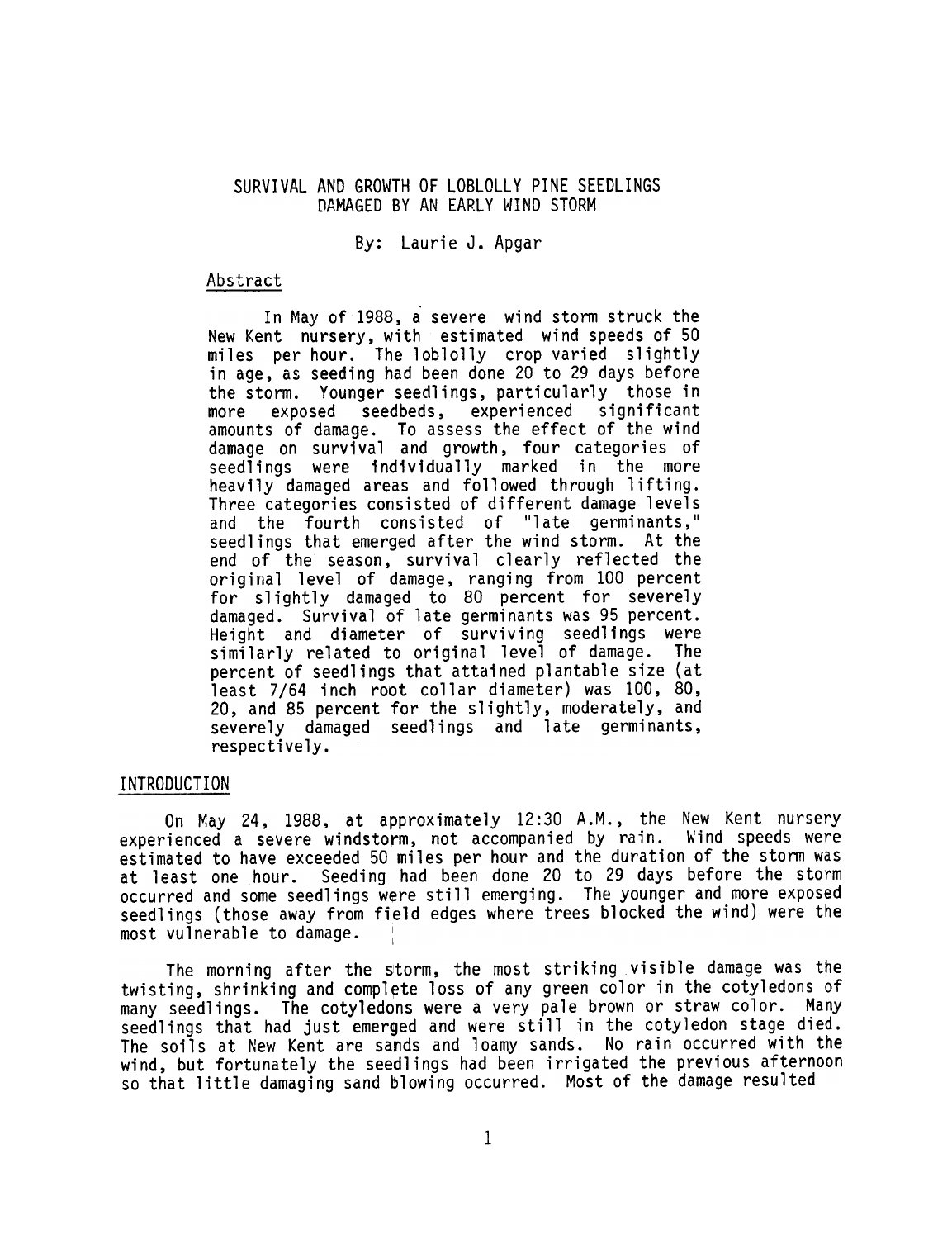from dessication. Abrasion from blowing sand usually causes lesions, which were not present following this particular storm. If we had not irrigated, and the soil had been dry, the losses would have been much greater.

Ten days after the storm, we could better assess the damage to the growing tips and primary needles as well as to the cotyledons. By this time, the primary needles on damaged seedlings were killed back from the tips for varying distances. Slightly damaged seedlings had only the tips killed, but severely damaged seedlings had primary needles killed back almost all of the way, with just short, green stubs remaining. There was a strong relatio between seedling age (and size) and extent of damage. The older, larger seedlings withstood the wind better.

We had no previous experience with wind damage like this, and this study was installed to provide information on survival and growth of damaged seedlings. The data would serve as a guide for predicting numbers of plantable seedlings following similar storms in the future. On June 2, the tenth day after the storm, 160 seedlings with different degrees of damage were individually marked to be monitored through the season until lifting.

### PROCEDURE

Within the most heavily damaged areas, four 5-foot-long plots were laid out. In each plot, 10 seedlings in each of 4 categories were identified by placing a color-coded steel ring around each individual seedling. A total of 160 seedlings were marked, 40 each in the following four categories (illustrated in Figure 1):

- a. <u>Slightly damaged</u> At least half of the cotyledons and appro mately the basal 1/2 inch of primary needles still green.
- b. Moderately damaged Cotyledons mostly dead and only the basal 1/4 inch of primary needles still green.
- Severely damaged Cotyledons dead and approximately 1/8 inch at the base of primary needles still green (little more than a growing point), c.
- d. Late germinants -Seedlings that germinated after the storm.

Undamaged seedlings were not included, because few could be found within these heavily damaged areas.

Seedling selection was as evenly distributed as possible within the interior six drill rows. Selection of individual seedlings was representative of the full range within each damage class, but the size of the rings limited selection to seedlings that were at least 1/4 inch away from their nearest neighbors.

In early December, seedling survival was tallied and root collar diameter and height measured.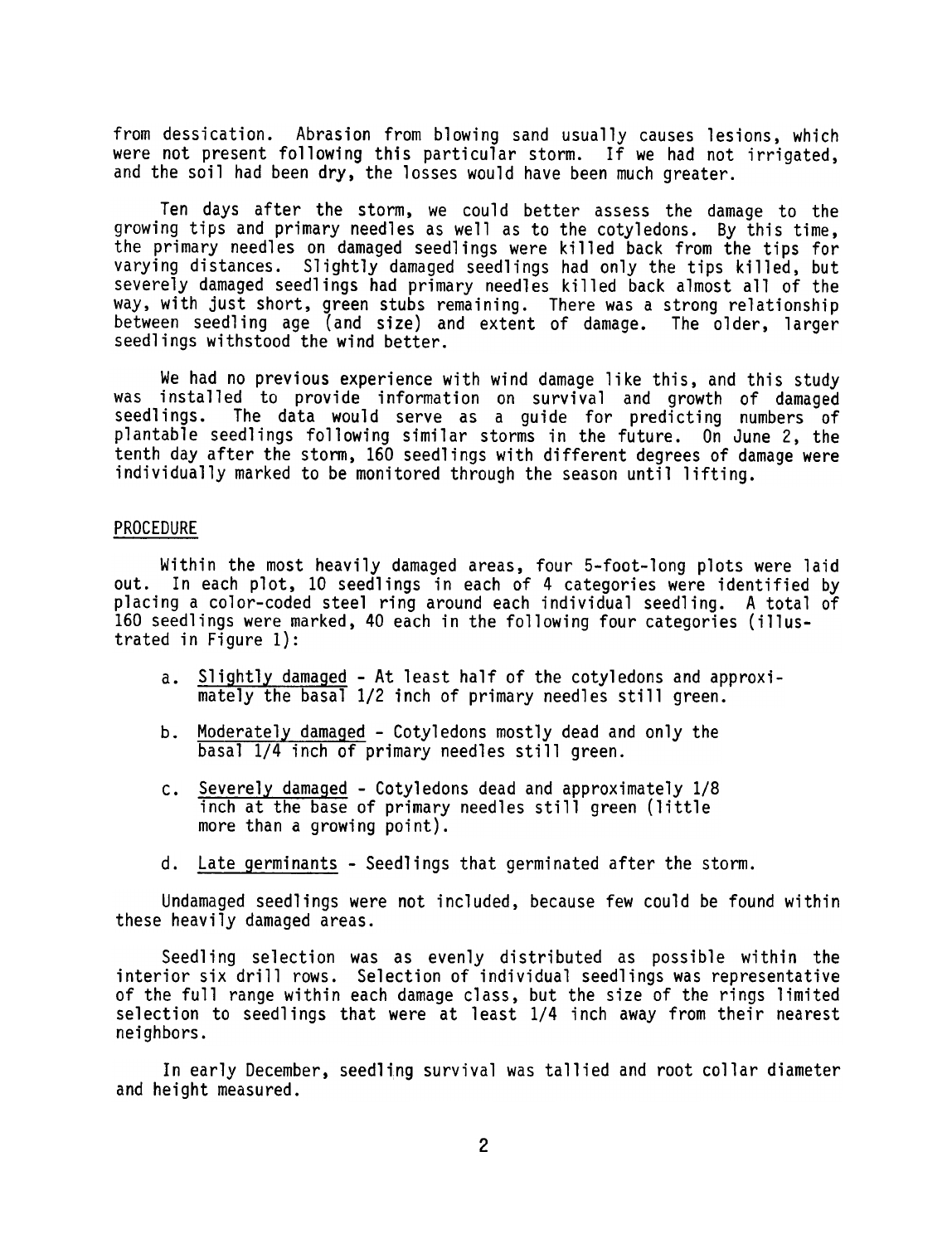

ightly damaged seedling





Moderately damaged seedling



Severely damaged seedling

ate germinant

ioure

Examples the f damage categories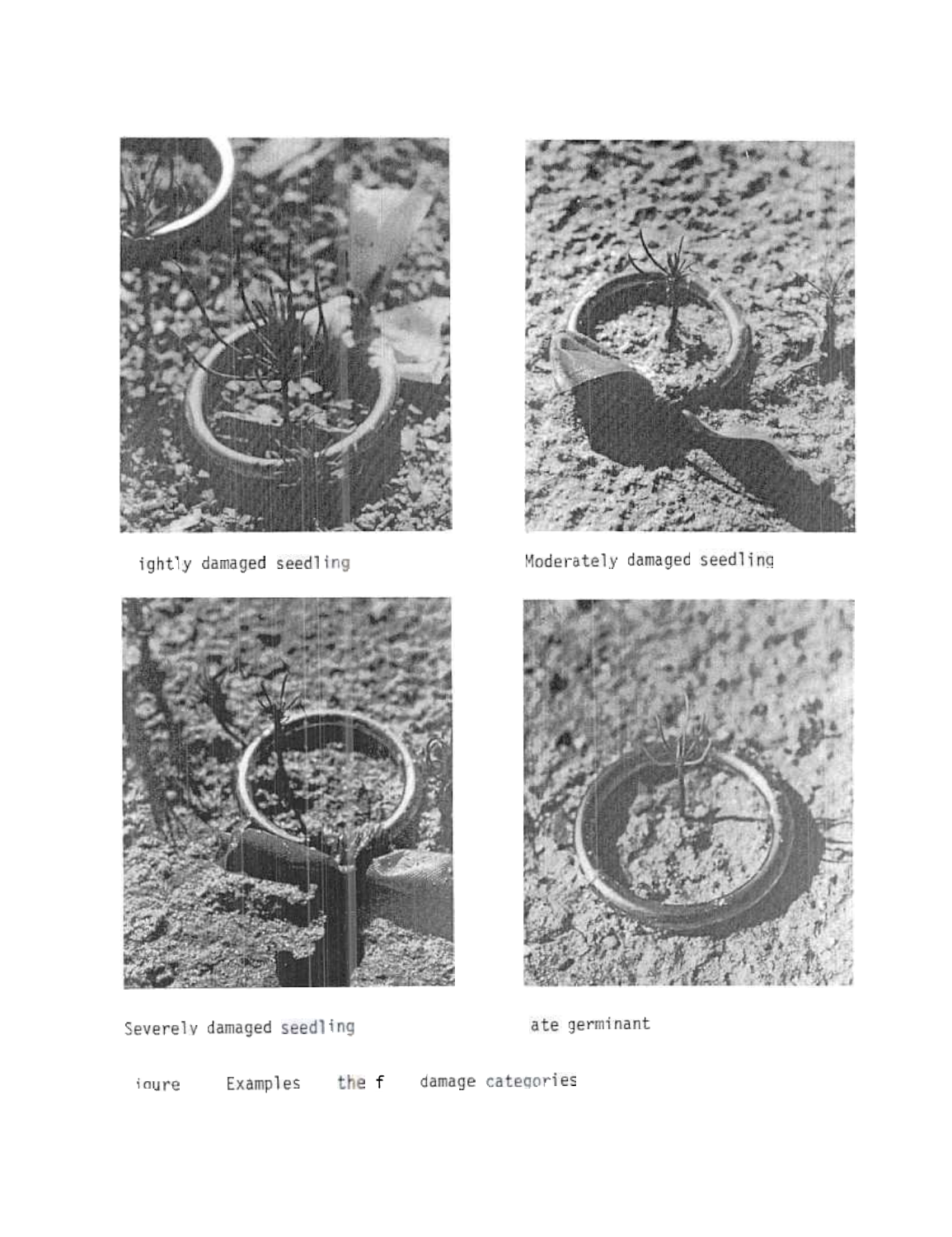### RESULTS AND DISCUSSION

This study does not address the number of seedlings that died during or soon after the wind storm. Rather, it provides estimates of survival and growth for seedlings damaged, but still alive, 10 days after the storm.

Table 1 gives the results of the final measurement at the time of lifting. Percent survival was clearly related to the original level of damage, with a range of 100.0 percent for slightly damaged seedlings to 79.5 percent for severely damaged seedlings. Ninety-five percent of the late germinants survived. Root collar diameter and height of surviving seedli were also clearly related to extent of damage (Table 1).

Late germinants performed better than we had expected, based on an earlier study involving hail damage./1 Two factors may help to explain the better performance of late germinants in this study. First, seedbed density was lower in this study (22 to 25 seedlings per square foot compared to 33 to 35 in the earlier study). Second, practically all seedlings were damaged to some extent in the 4 plots in which seedlings were marked. Consequently, growth was probably reduced, at least slightly, for all seedlings. In the earlier study, although the majority of seedlings suffered some hail damage, many did not. The undamaged seedlings then grew normally and tended to suppress damaged seedlings. These two factors, lower bed density and less competition from undamaged seedlings, may have resulted in the better survival and growth of late germinants lin this study.

We count and grade seedlings at our New Kent nursery, and consider all seedlings less than 7/64 inch root collar diameter as culls or not plantable. Table 1 includes the percent of seedlings plantable for each damage class, and Figure 2 compares percent survival and percent of seedlings plantable.

In conclusion, seedlings at this stage of development appear to need at least the basal 1/4 inch of primary needles alive in order to survive and grow satisfactorily after a wind storm of this type.

1/ See Occasional Report No.71